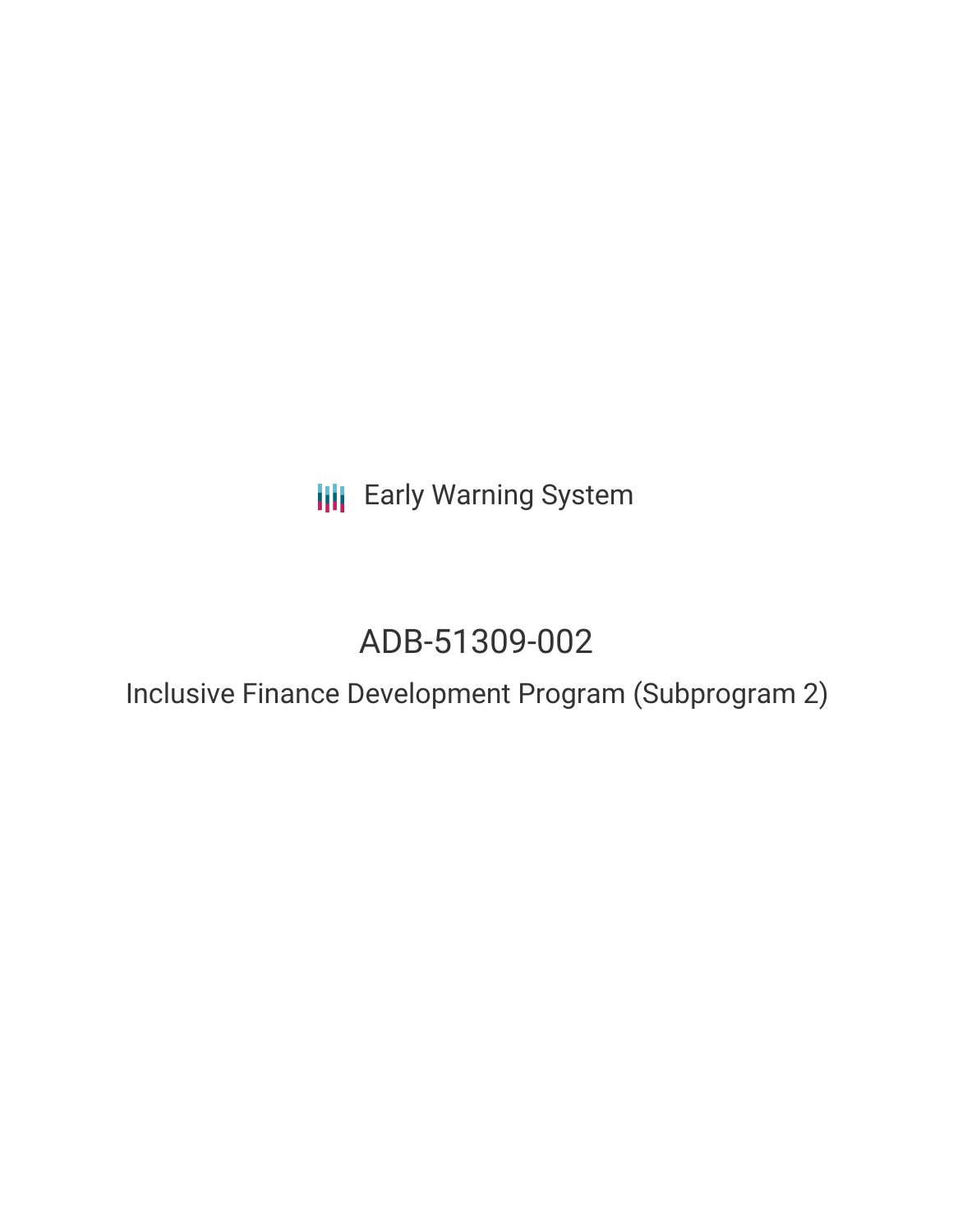

## **Quick Facts**

| <b>Countries</b>               | Philippines                  |
|--------------------------------|------------------------------|
| <b>Financial Institutions</b>  | Asian Development Bank (ADB) |
| <b>Status</b>                  | Approved                     |
| <b>Bank Risk Rating</b>        | C                            |
| <b>Voting Date</b>             | 2020-08-21                   |
| <b>Sectors</b>                 | Finance                      |
| <b>Investment Type(s)</b>      | Loan                         |
| <b>Investment Amount (USD)</b> | \$300.00 million             |
| <b>Loan Amount (USD)</b>       | \$300.00 million             |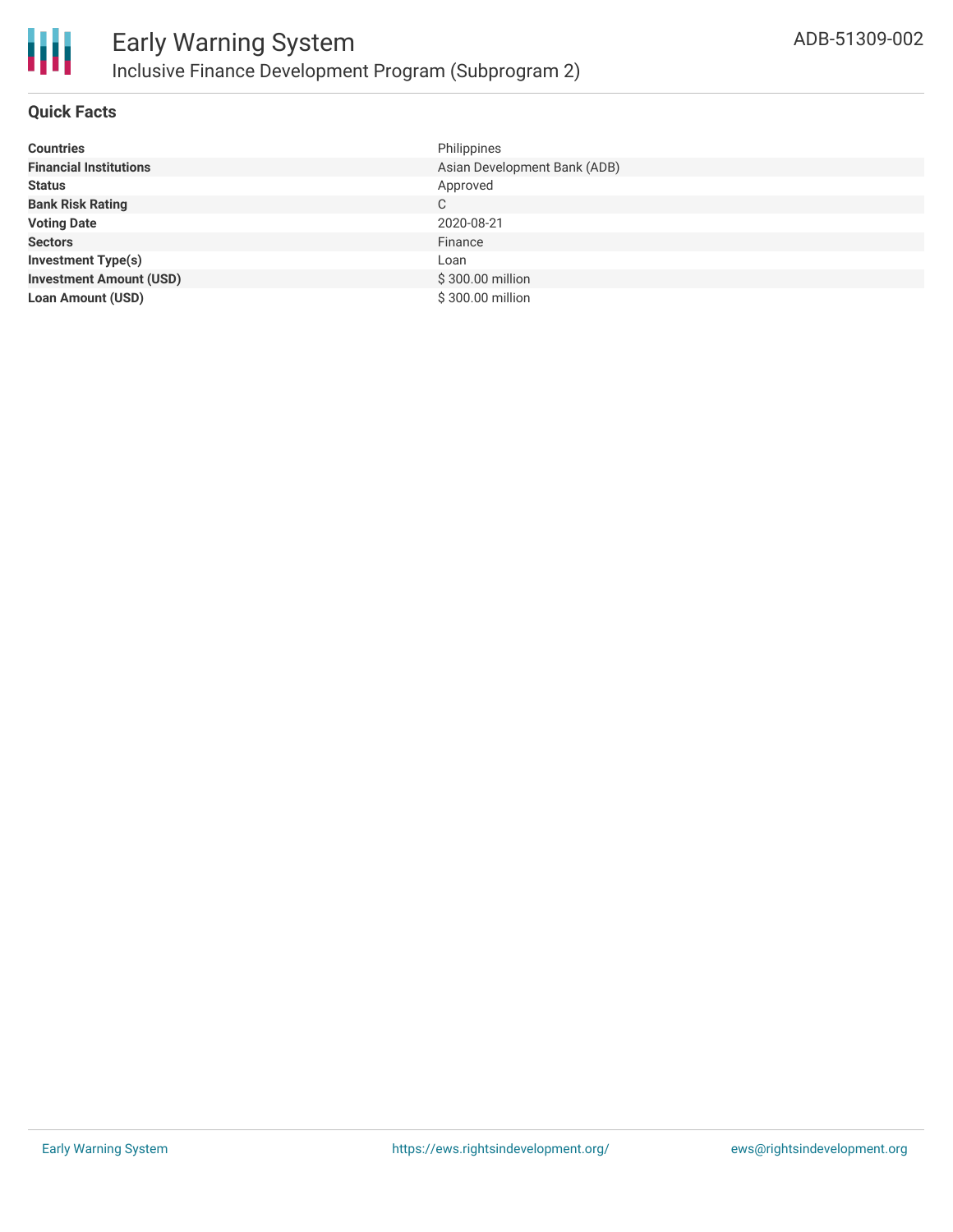

## **Project Description**

No project description as of this writing.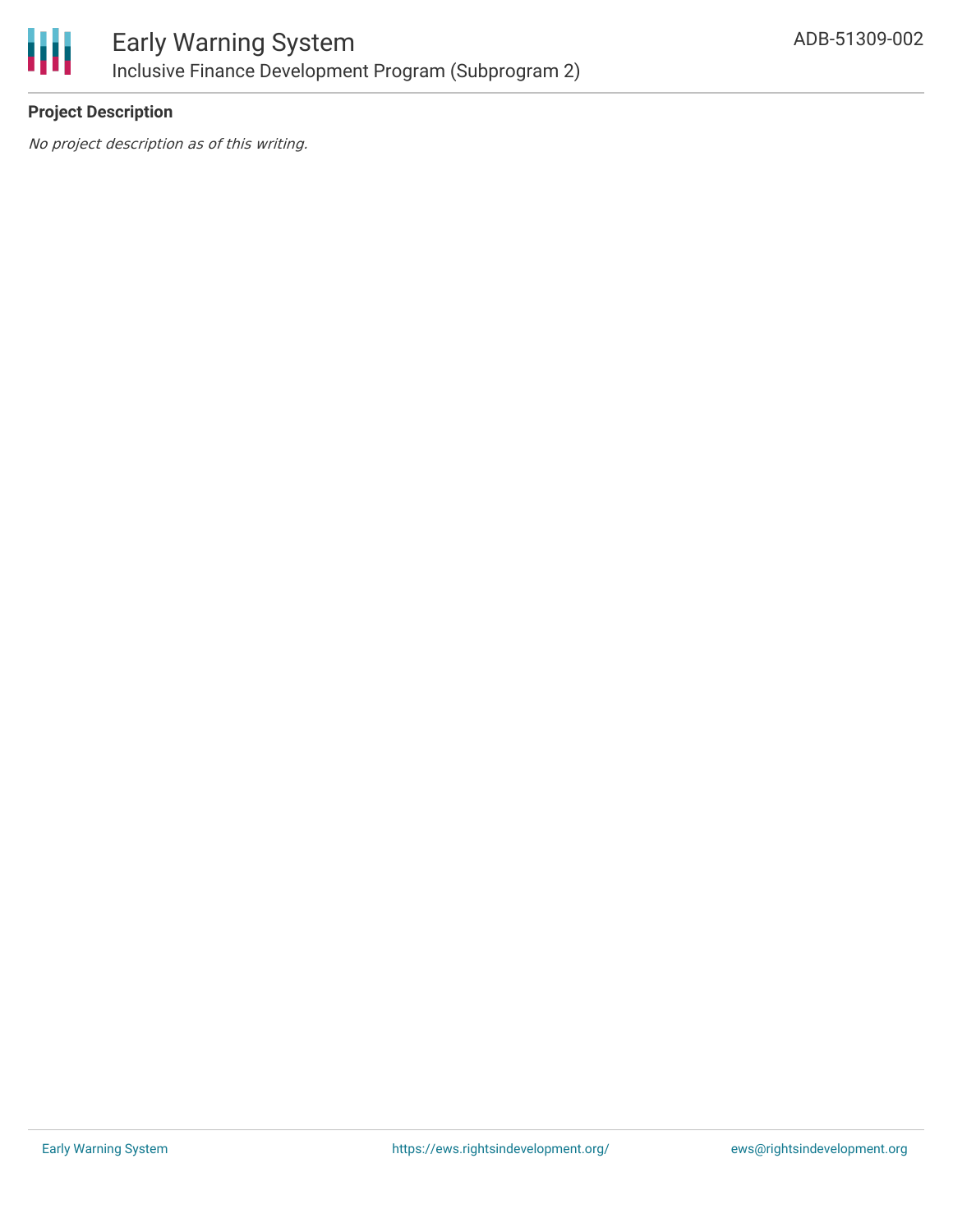

## **Investment Description**

Asian Development Bank (ADB)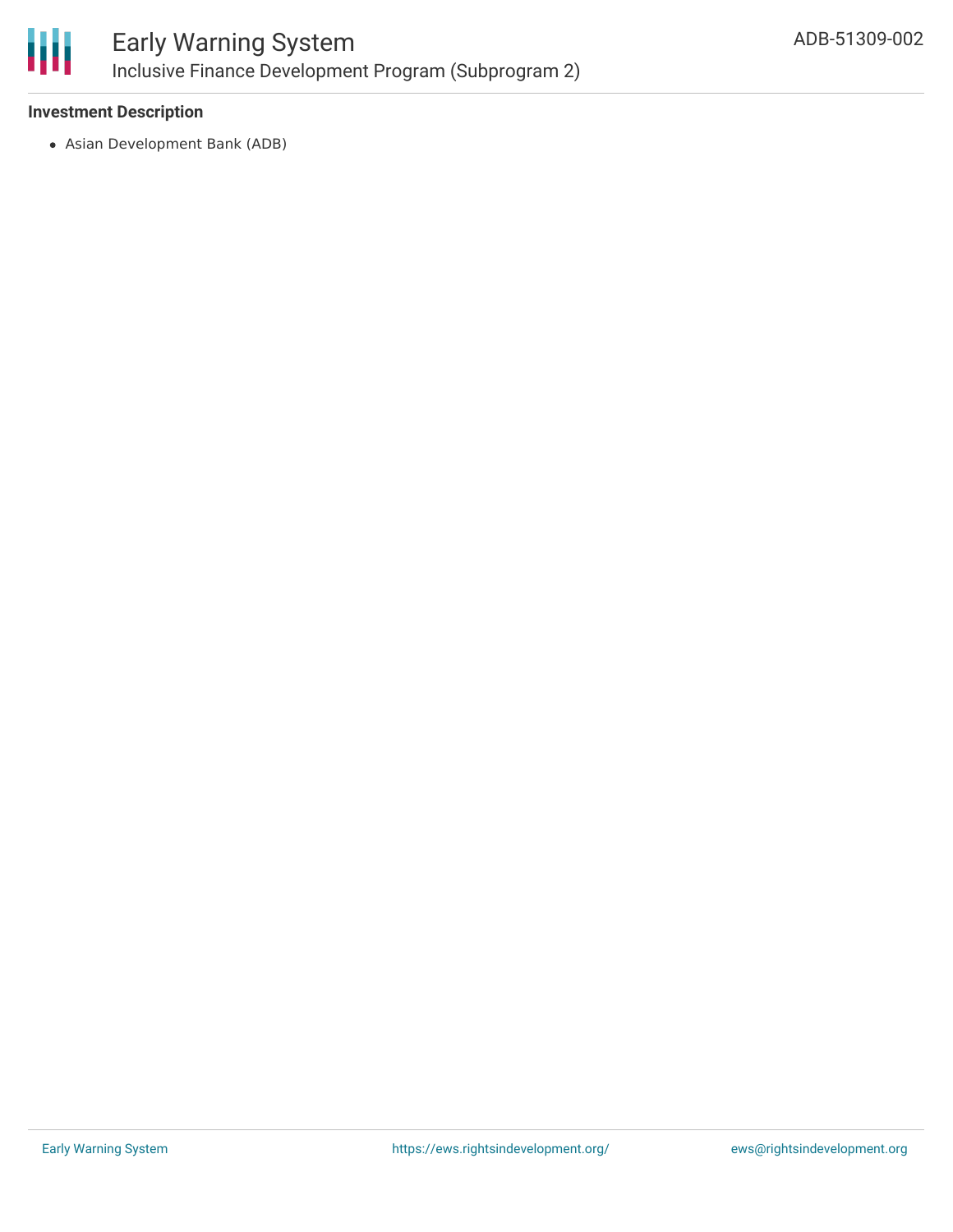

# **Contact Information**

Department of Finance DOF Building Bangko Sentral ng Pilipinas Complex Roxas Blvd., Manila, Philippines

## **ACCESS TO INFORMATION**

You can submit an information request for project information at: https://www.adb.org/forms/request-information-form

ADB has a two-stage appeals process for requesters who believe that ADB has denied their request for information in violation of its Access to Information Policy. You can learn more about filing an appeal at: https://www.adb.org/site/disclosure/appeals

## **ACCOUNTABILITY MECHANISM OF ADB**

The Accountability Mechanism is an independent complaint mechanism and fact-finding body for people who believe they are likely to be, or have been, adversely affected by an Asian Development Bank-financed project. If you submit a complaint to the Accountability Mechanism, they may investigate to assess whether the Asian Development Bank is following its own policies and procedures for preventing harm to people or the environment. You can learn more about the Accountability Mechanism and how to file a complaint at: http://www.adb.org/site/accountability-mechanism/main.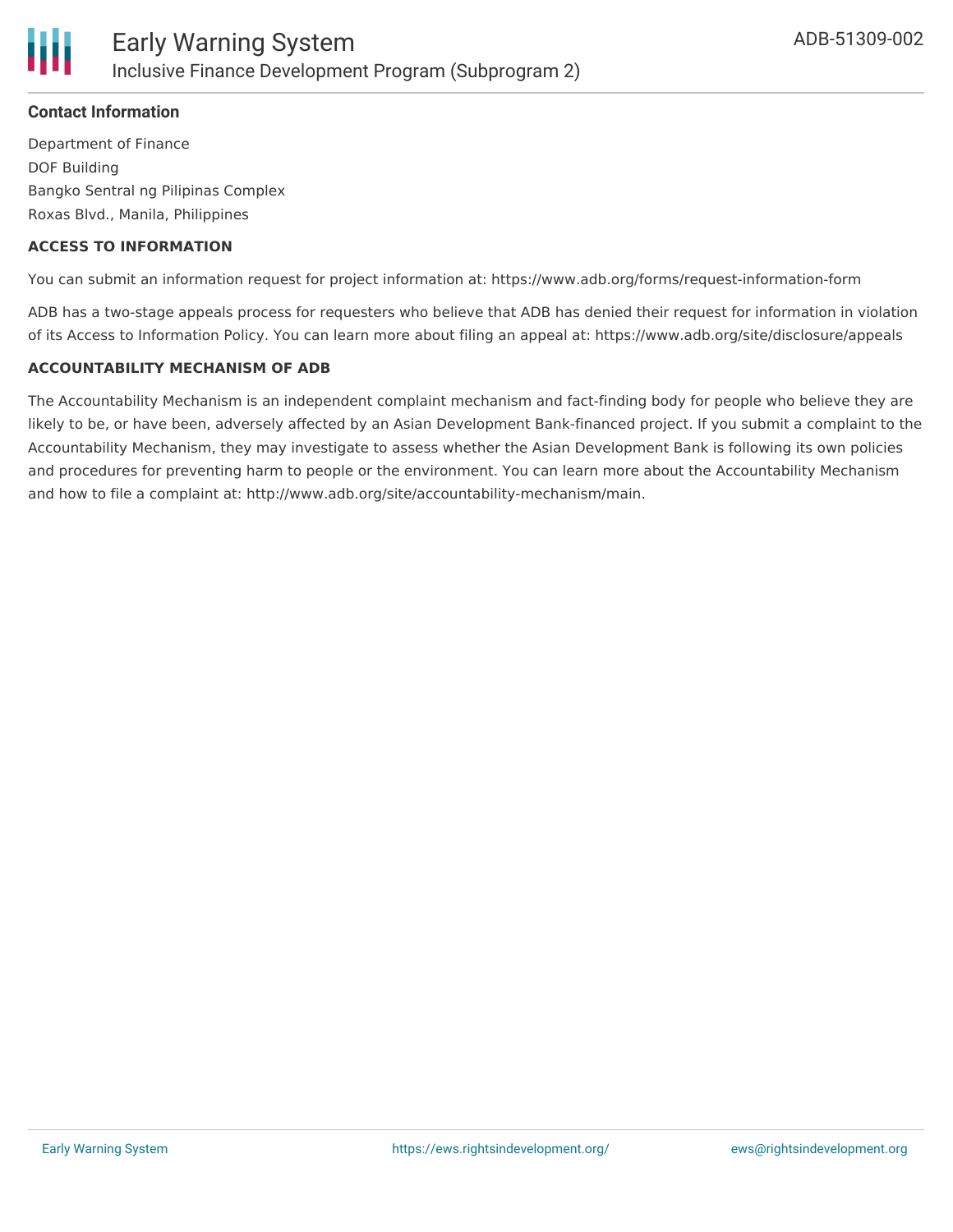

## **Bank Documents**

Project [Disclosure](https://www.adb.org/printpdf/projects/51309-002/main) PDF